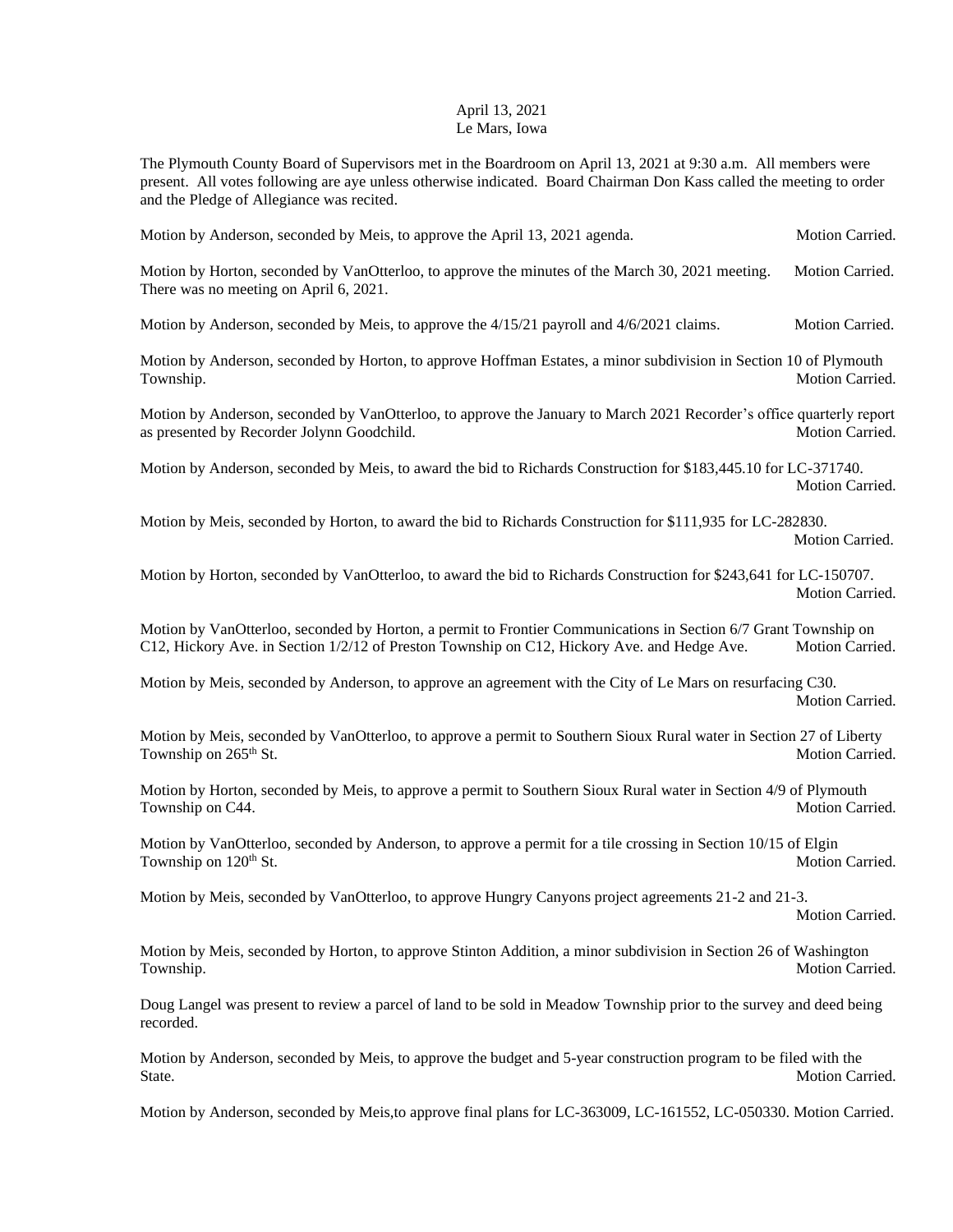The Board discussed the access to tower sites 46, 71, 72 and 24 with Engineer Tom Rohe.

The Board of Supervisors adjourned the meeting at 12:12 pm.

Stacey Feldman, Plymouth County Auditor **Don Kass**, Chairman

Plymouth County – Claims paid on 4-6-2021

\_\_\_\_\_\_\_\_\_\_\_\_\_\_\_\_\_\_\_\_\_\_\_\_\_\_\_\_\_\_\_\_\_\_\_\_\_\_ \_\_\_\_\_\_\_\_\_\_\_\_\_\_\_\_\_\_\_\_\_\_\_\_\_\_\_\_\_\_\_\_\_\_\_\_\_\_\_\_\_\_\_

| A & M Laundry                 | SHOP SUPPLIES            | 91.50    |
|-------------------------------|--------------------------|----------|
| Access Systems                | copier contract          | 428.60   |
| Noel Ahmann                   | mileage                  | 67.20    |
| City of Akron                 | UTILITIES                | 94.22    |
| Allied Oil & Supply           | fuel                     | 2966.15  |
| Jessica Anderson              | cell phone allowance     | 90.00    |
| Anthony Plumbing, Htg.        | plumbing supplies        | 290.80   |
| Auditor of State              | audit of evidence room   | 14884.74 |
| Barry's Electric              | well closing             | 500.00   |
| Bentson Pest Control          | services                 | 100.00   |
| Bomgaars                      | supplies                 | 307.85   |
| Robert B. Brock               | attorney fees            | 282.20   |
| Budden Plumbing, Heating      | heating and a/c repairs  | 166.44   |
| Brandon Cabney                | cellphone allowance      | 90.00    |
| CAP, LLC                      | <b>GRANULAR</b>          | 16895.88 |
| Casey's                       | fuel                     | 4855.68  |
| Century Link                  | Telephone Service        | 67.58    |
| Certified Testing Services    | MATERIAL TEST & INSPECT  | 360.00   |
| Chicago Central & Pacific RR  | FLASHING LIGHTS          | 825.39   |
| Culligan Water                | water                    | 49.54    |
| <b>CWD</b>                    | kitchen supplies         | 2259.07  |
| Conner Delfs                  | cell phone allowance     | 90.00    |
| Scott Dorhout                 | cell phone allowance     | 90.00    |
| Eakes Inc                     | supplies                 | 572.17   |
| ESRI                          | mapping software maint.  | 400.00   |
| Executive Distributors Inter. | helmets                  | 1599.80  |
| Fastenal                      | custodial supplies       | 144.06   |
| Stacey Feldman                | Qtrly civil service mtgs | 50.00    |
| Dawn Fifita                   | cell phone allowance     | 90.00    |
| Floyd Valley Healthcare       | med examiner             | 369.37   |
| FP Mailing Solutions          | postage meter-ink cart   | 228.91   |
| Frontier                      | phone                    | 810.81   |
| G & R Controls                | parts & labor            | 4736.00  |
| Get Branded 360               | uniforms                 | 38.16    |
| Jolynn Goodchild              | cell phone allowance     | 60.00    |
| Gordon Flesch Company         | copier maint agreement   | 79.61    |
| Kurt Haage                    | SAFETY                   | 58.68    |
| Hardware Hank                 | supplies                 | 19.87    |
| Kirk Hatting                  | cell phone allowance     | 90.00    |
| Jamie Hauser                  | mileage                  | 40.88    |
| Brian Heidesch                | cell phone allowance     | 90.00    |
| Pat Heissel                   | cell phone allowance     | 90.00    |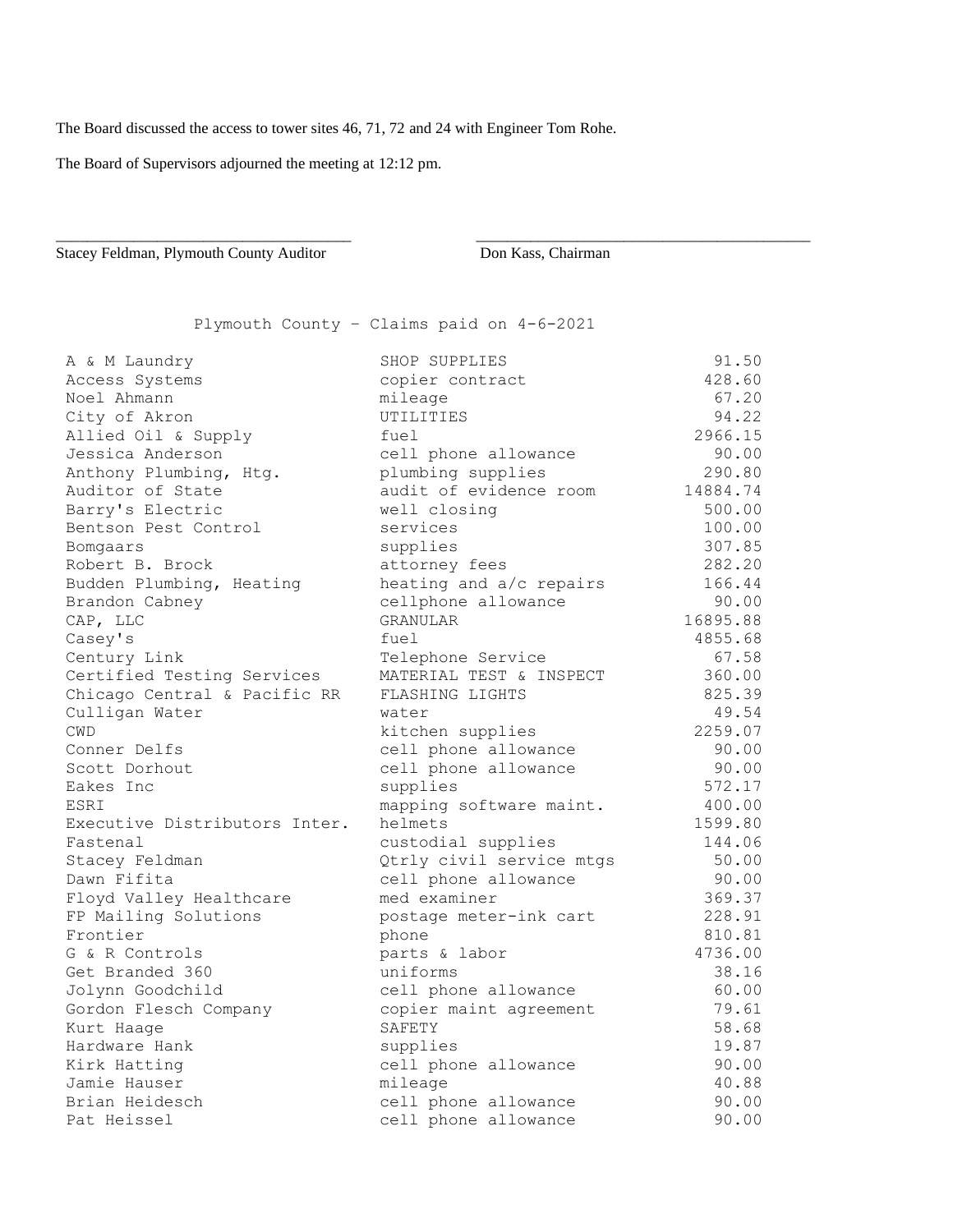| Jenna Hodgson               | postage                   | 17.80    |
|-----------------------------|---------------------------|----------|
| Zach Holtgrewe              | MEALS & LODGING           | 10.88    |
| Jill Holzman                | cell phone allowance      | 90.00    |
| Nathan Hoss                 | cell phone allowance      | 90.00    |
| HyVee                       | inmate meds               | 18.09    |
| Iowa DOT                    | PARTS                     | 4919.12  |
| Iowa Emergency Management   | conference registration   | 150.00   |
| Iowa Prison Industries      | decals                    | 5227.19  |
| ISACA                       | dues                      | 225.00   |
| I-State Truck Center        | FILTERS                   | 251.12   |
| J.B. Propane                | UTILITIES                 | 229.64   |
| Jensen Motors               | PARTS                     | 67.47    |
| Tamara Jorgensen            | cell phone allowance      | 90.00    |
| J-W Tank Line               | DIESEL FUEL               | 3662.17  |
| Don Kass                    | mileage                   | 224.00   |
| KEMPS                       | kitchen supplies          | 266.23   |
| Kimball-Midwest             | PARTS                     | 1585.85  |
| City of Kingsley            | UTILITIES                 | 33.62    |
| Kunkel Cleaning, Inc.       | cleaning services         | 2580.00  |
| City of Le Mars             | utilities                 | 183.30   |
| LeMars Daily Sentinel       | subscription/publications | 1177.28  |
| LeMars Truck and Trailer    | PARTS                     | 74.68    |
| L.G. Everist Inc.           | GRANULAR                  | 19139.94 |
| Marcia Mahon                | deposition                | 238.00   |
| Mail Services               | mv renewal notices        | 1333.64  |
| Mark Marienau               | MEALS & LODGING           | 10.88    |
| Doug McDougall              | well closing              | 500.00   |
| Brian McKee                 | RIGHT-OF-WAY              | 130.00   |
| MD Products                 | PARTS                     | 605.90   |
| Menards                     | supplies                  | 27.93    |
| Metal Culverts              | CORRUGATED METAL PIPE     | 47856.12 |
| Microfilm Imaging Systems   | record management         | 3210.00  |
| MidAmerican Energy          | utilities                 | 2191.96  |
| Midwest Wheel               | PARTS                     | 392.96   |
| Mouser Digging & Pump       | copper                    | 24.50    |
| Sharon K Nieman             | cell phone allowance      | 120.00   |
| Northern Lights Foodservice | kitchen supplies          | 693.53   |
| Northside Glass Service     | PARTS                     | 1048.00  |
| O'Brien County Sheriff      | service                   | 39.00    |
| Shawn Olson                 | reorder and switcher      | 2576.18  |
| One Office Solutions        | office supplies           | 861.90   |
| Orange City Dentistry       | inmate medical            | 479.00   |
| City of Oyens               | UTILITIES                 | 75.00    |
| Page County Sheriff         | service                   | 30.00    |
| Kyle Petersen               | cell phone allowance      | 90.00    |
| Pitchfork Ag                | OUTSIDE SERVICE           | 245.20   |
| Ply Co Abstract Co.         | abstract for RCF          | 400.00   |
| Ply Co Clerk of Court       | costs billed to state     | 150.00   |
| Ply Co Employees            | health insurance reimb.   | 10711.88 |
| Ply Co Sheriff              | transport                 | 30.00    |
| Ply Co Solid Waste Agency   | assessment/hauling        | 36110.18 |
| Ply Co Treasurer            | flex benefit reimb        | 1880.14  |
| Pomp's Tire Service         | TIRES & TUBES             | 3342.61  |
| Premier Communications      | internet and phone        | 1016.90  |
| Indira Probst               | postage                   | 18.30    |
|                             |                           |          |